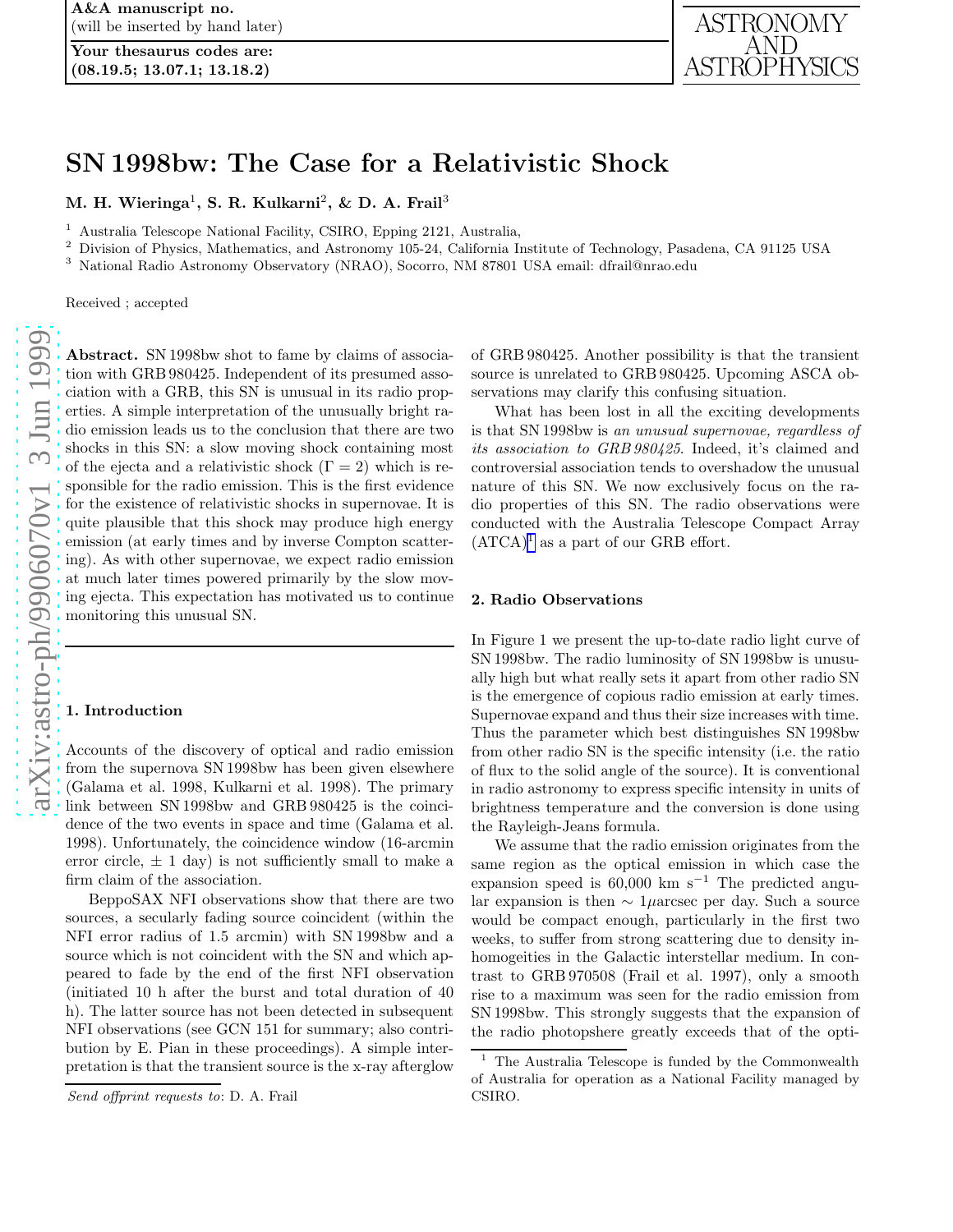cal. Kulkarni et al. (1998) inferred  $v_{exp} > 0.3c$  from the absence of refractive scintillation at 20 and 13 cm.

As noted in Kulkarni et al. (1998) the peak brightness temperature of SN 1998bw is  $10^{13}$  K. This is two orders of magnitude higher than that inferred for previously studied radio SN (Chevalier 1998). The inferred brightness temperature is also in excess of the well known inverse Compton limit  $T_{\text{ice}} \sim 5 \times 10^{11}$  K for a source radiating via the incoherent synchrotron mechanism (Kellermann & Pauliny-Toth 1968, Readhead 1994).

As pointed out by Readhead (1994), high brightness temperatures also result in exceedingly large estimates of minimum energy. The total energy of a synchrotron source is

$$
U/U_{eq} = 1/2 \eta^{11} (1 + \eta^{-17}),
$$

where  $\eta = \theta/\theta_{eq}$  and  $\theta_{eq}$  is referred to as the equipartition angular radius and  $U_{eq}$  is the equipartition energy which is also (approximately) the minimum energy. The strong dependence of U on  $\eta$  consequently means that a high price must be paid in  $U$  for sources smaller than, or larger than  $\theta_{eq}$ . As noted by Kulkarni et al. (1998), if the angular size used is consistent with  $v_{exp}=60,000$  km s<sup>-1</sup> then  $\theta = 7 \times \theta_{eq}$ , and therefore the source energy would be dominated by relativistic electrons  $U_e = 10^{54}$  erg much larger than the total energy release in a typical supernova. Therefore, the only reasonable hypothesis is to assume  $\theta \simeq \theta_{eq}$ , leading to v<sub>exp</sub>=1.2c-1.9c, U<sub>eq</sub>  $\simeq 5 \times 10^{48}$ erg, and  $M_{ei} \simeq 10^{-5}$  M⊙.

### 3. An Alternative Model

Recently, Waxman & Loeb (1998) have produced an alternative sub-relativistic model to explain the radio curve shown in Figure 1. In their model, the radio emission arises in the post-shocked gas (shock speed of  $60,000 \text{ km s}^{-1}$ ). They assume rapid equilibration between the electrons and protons and a modest compressed magnetic field. In this model, the energy in the magnetic field is many orders of magnitude smaller than that in the energetic particles. The curious result is that Waxman & Loeb (1999) are able to reproduce the observed spectrum (save for a high frequency point) and an energy estimate comparable to that of Kulkarni et al. This is curious because it is a general result that the total energy is minimized only when there is equipartition between the electrons and magnetic field strength.

The Waxman & Loeb analysis is based on the assumption of mono-energetic electrons. Sari, Kulkarni & Phinney (1999) have carried out a detailed analysis using a thermal energy spectrum and find that for a non-equipartition plasma (as envisaged by Waxman & Loeb) the total energy is much higher than  $10^{49}$  erg. Thus it appears that the simplification used by Waxman & Loeb does grossly underestimate the total energy. Thus we conclude that ei-

 $10\,$  $\bf{8}$  $\mathbf 6$  $\boldsymbol{2}$  $\overline{1}$  $0.8$  $0.6$  $0.4$  $10$ 100 5 50 Days After Burst Fig. 1. The radio light curve of SN 1998bw at four

wavelengths (20cm=cross, 13cm=star, 6cm=circle and 3cm=square). The last measurements were made on 1998 December 30, nearly 250 days after the gamma-ray burst. On this day the  $1-\sigma$  uncertainty in these flux measurements is 0.5 mJy for 20 and 13-cm, and 0.3 mJy for 6 and 3-cm.

ther the energy of the radio emitting plasma is  $10^{52}$  erg or that there exists a relativistic shock in this SN.

#### 4. The Future: Evidence For A Slow Shock?

We have argued above that the radio emission in the first  $\sim$ 100 days had its origin in a mildly relativistic shock which carries only a small amount of mass  $(10^{-5} \text{ M}\odot)$ and energy  $(10^{49} \text{ erg})$ . The bulk of the ejecta mass and energy of the SN is presumably traced by the optical photosphere. Thus, it is reasonable to expect some late-time radio emission from this slower-moving shock as it interacts with any circumstellar material. We continue to make multi-wavelength measurements toward SN 1998bw at the ATCA with this in mind. Our results to date shown in Figure 1 suggests that the power-law-like decay has persisted for at least 250 days.

## References

Chevalier, R. A. 1998, ApJ, 499, 810

Frail, D. A., Kulkarni, S. R., Nicastro, L., Feroci, M., & Taylor, G. B., 1997, Nature 389, 261